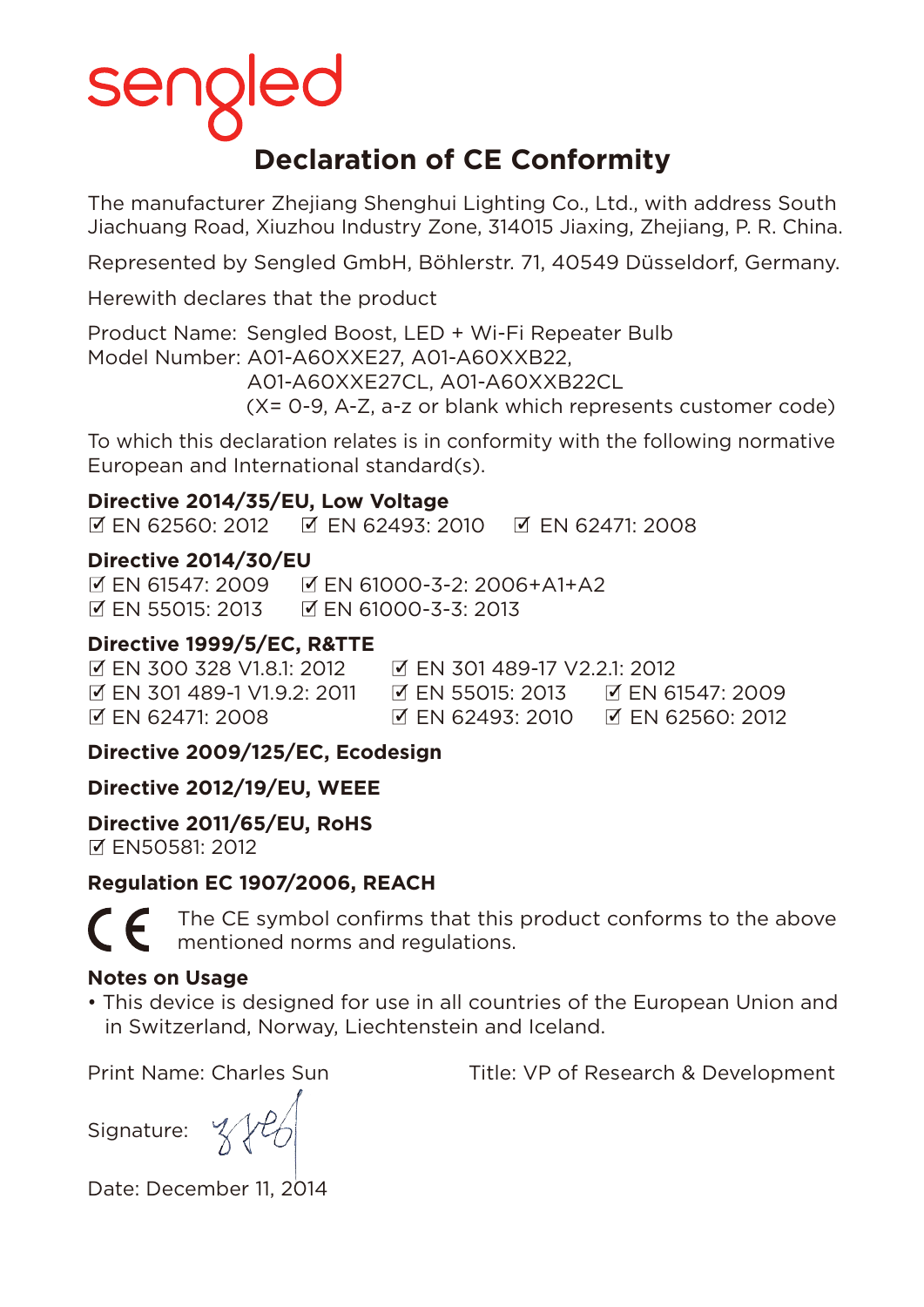## **CE Konformitätserklärung**

Der Hersteller Zhejiang Shenghui Lighting Co., Ltd., mit der Adresse South Jiachuang Road, Xiuzhou Industry Zone, 314015 Jiaxing, Zhejiang, P. R. China.

Vertreten durch die Sengled GmbH, Böhlerstraße 71, 40549 Düsseldorf, Deutschland.

Drklärt hiermit, dass folgendes Produkt

Produktname: Sengled Boost - LED-Lampe mit WLAN-Repeater Modellnummer: A01-A60XXE27, A01-A60XXB22,

A01-A60XXE27CL, A01-A60XXB22CL

 (XX ist Kunden- bzw. Länderabhängig und steht für eine zweistellige Kombination aus Buchstaben und Ziffern oder Leerstellen)

Auf das sich diese Erklärung bezieht, folgenden europäischen Verordnungen und internationalen Standards entspricht:

#### **Directive 2014/35/EU, Low Voltage**

EN 62560: 2012 EN 62493: 2010 EN 62471: 2008

#### **Directive 2014/30/EU**

 EN 61547: 2009 EN 61000-3-2: 2006+A1+A2  $\overline{M}$  EN 55015: 2013  $\overline{M}$  EN 61000-3-3: 2013

#### **Directive 1999/5/EC, R&TTE**

 EN 300 328 V1.8.1: 2012 EN 301 489-17 V2.2.1: 2012 EN 301 489-1 V1.9.2: 2011 EN 55015: 2013 EN 61547: 2009 FN 62471: 2008 **EN 62493: 2010 FN 62560: 2012** 

#### **Directive 2009/125/EC, Ecodesign**

#### **Directive 2012/19/EU, WEEE**

**Directive 2011/65/EU, RoHS**

EN50581: 2012

#### **Regulation EC 1907/2006, REACH**

 Das CE Symbol bestätigt die Konformität des Produkts mit den oben genannten Verordnungen und Normen.

#### **Nutzungshinweis:**

• Dieses Produkt ist für die Nutzung in der EU sowie in der Schweiz, Norwegen, Liechtenstein und Island vorgesehen.

Name: Charles Sun

Position: Vizepräsident für Forschung und Entwicklung

Unterschrift:

Datum: 11/12/2014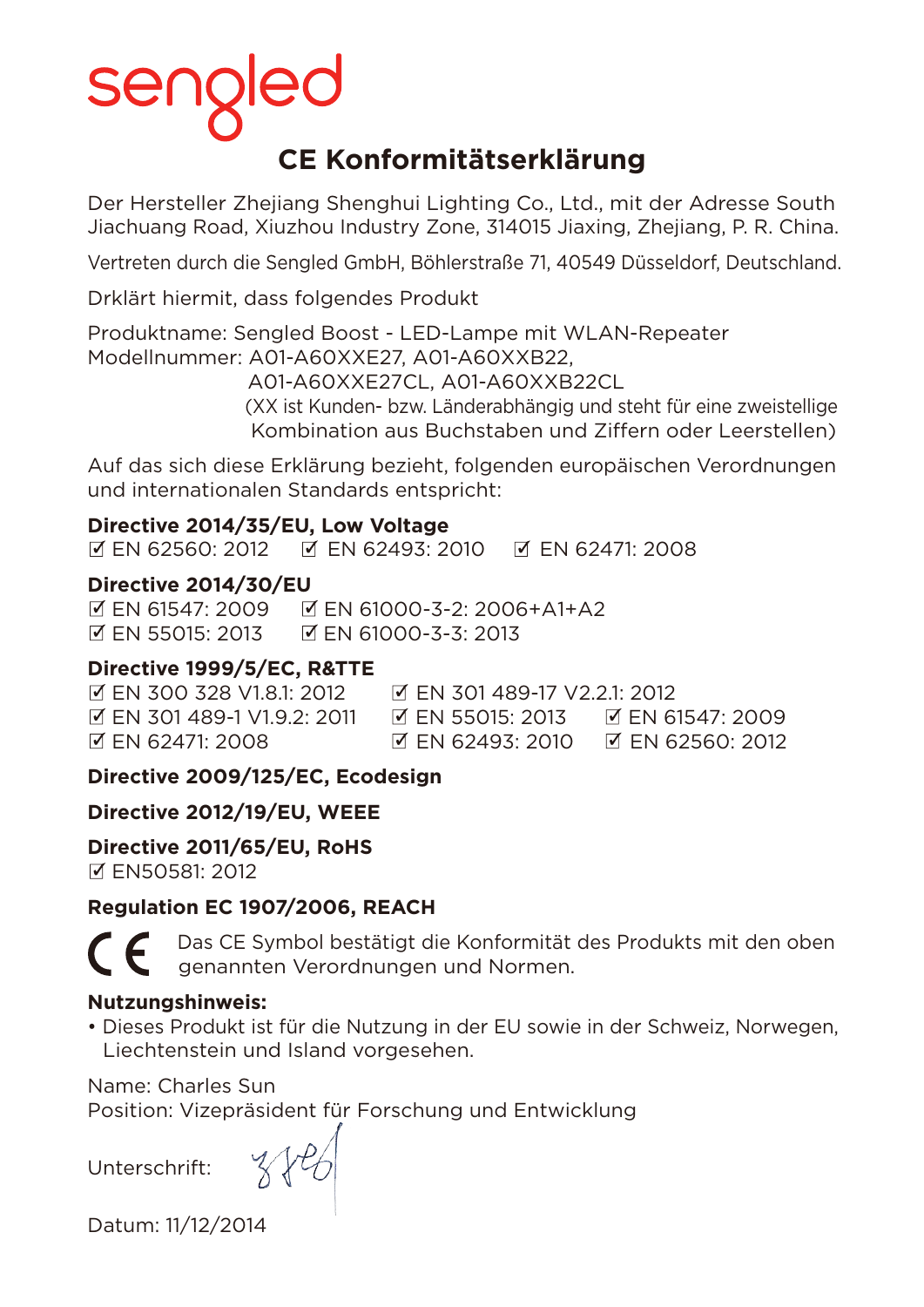### ser **Déclaration européenne de conformité**

Le fabricant Zhejiang Shenghui Lighting Co., Ltd., basé à South Jiachuang Road, Xiuzhou Industry Zone, 314015 Jiaxing, Zhejiang, République populaire de Chine.

Et représenté par la société Sengled GmbH, Böhlerstr. 71, 40549 Düsseldorf, Allemagne.

Déclare par la présente que le produit

Nom du produit: Sengled Boost, ampoule à diode électroluminescente et à répéteur Wi-Fi

Numéro de modèle: A01-A60XXE27, A01-A60XXB22,

A01-A60XXE27CL, A01-A60XXB22CL

(la valeur X (0-9, A-Z, a-z ou rien) correspond au code client)

Auquel cette déclaration se rapporte est conforme aux normes internationales et européennes suivantes:

**Directive 2014/35/EU, basse tension**

EN 62560: 2012 EN 62493: 2010 EN 62471: 2008

#### **Directive 2014/30/EU**

 EN 61547: 2009 EN 61000-3-2: 2006+A1+A2 **EN 55015: 2013 EN 61000-3-3: 2013** 

#### **Directive 1999/5/CE, R&TTE**

 EN 300 328 V1.8.1: 2012 EN 301 489-17 V2.2.1: 2012 EN 301 489-1 V1.9.2: 2011 EN 55015: 2013 EN 61547: 2009 EN 62471: 2008 EN 62493: 2010 EN 62560: 2012

**Directive 2009/125/CE, écoconception**

#### **Directive 2012/19/UE, DEEE**

**Directive 2011/65/UE, RoHS**

EN50581: 2012

#### **Réglementation européenne 1907/2006, REACH**

 Le symbole CE confirme la conformité du produit avec les normes et réglementations susmentionnées.

#### **Remarques relatives à l'utilisation**

• Le présent périphérique est conçu pour l'utilisation dans tous les pays de l'Union européenne et en Suisse, en Norvège, au Liechtenstein et en Islande.

Nom en lettres d'imprimerie: Charles Sun Titre: Vice-président Recherche et développement

Signature:

Date: 11/12/2014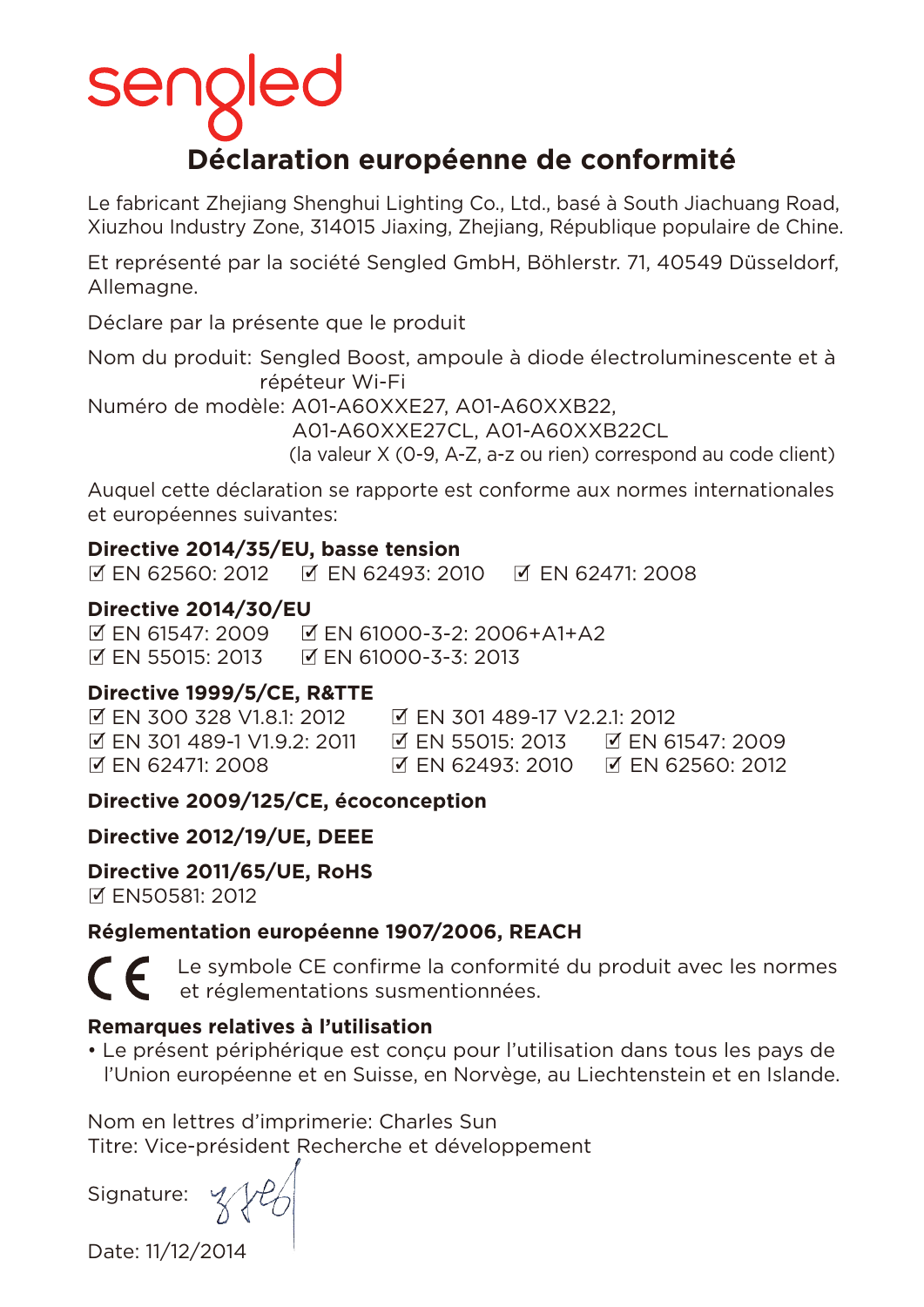# **CE-conformiteitsverklaring**

De fabrikant Zhejiang Shenghui Lighting Co., Ltd., met adres South Jiachuang Road, Xiuzhou Industry Zone, 314015 Jiaxing, Zhejiang, Volksrepubliek China.

Vertegenwoordigd door Sengled GmbH, Böhlerstr. 71, 40549 Düsseldorf, Duitsland.

Verklaart hierbij dat het product

Productnaam: Sengled Boost, LED-lamp + Wi-Fi-repeater Modelnummer: A01-A60XXE27, A01-A60XXB22,

A01-A60XXE27CL, A01-A60XXB22CL

(X= 0-9, A-Z, a-z of blanco, wat klantcode vertegenwoordigt)

Waarop deze verklaring betrekking heeft, voldoet aan de volgende Europese en internationale normen:

#### **Richtlijn 2014/35/EU, laagspanning**

EN 62560: 2012 EN 62493: 2010 EN 62471: 2008

#### **Richtlijn 2014/30/EU**

 EN 61547: 2009 EN 61000-3-2: 2006+A1+A2  $\overline{M}$  EN 55015: 2013  $\overline{M}$  EN 61000-3-3: 2013

#### **Richtlijn 1999/5/EG, R&TTE**

 EN 300 328 V1.8.1: 2012 EN 301 489-17 V2.2.1: 2012 EN 301 489-1 V1.9.2: 2011 EN 55015: 2013 EN 61547: 2009 FN 62471: 2008 **EN 62493: 2010 EN 62560: 2012** 

#### **Richtlijn 2009/125/EG, Ecodesign**

**Richtlijn 2012/19/EU, AEEA**

**Richtlijn 2011/65/EU, RoHS** EN50581: 2012

#### **Verordening EG 1907/2006, REACH**

 Het CE-symbool bevestigt dat dit product voldoet aan de bovenstaande normen en verordeningen.

#### **Opmerkingen over het gebruik**

• Dit apparaat is ontworpen voor gebruik in alle landen van de Europese Unie en in Zwitserland, Noorwegen, Liechtenstein en IJsland.

Naam in drukletters: Charles Sun Titel: VP Research & Development

Handtekening:

Datum: 11/12/2014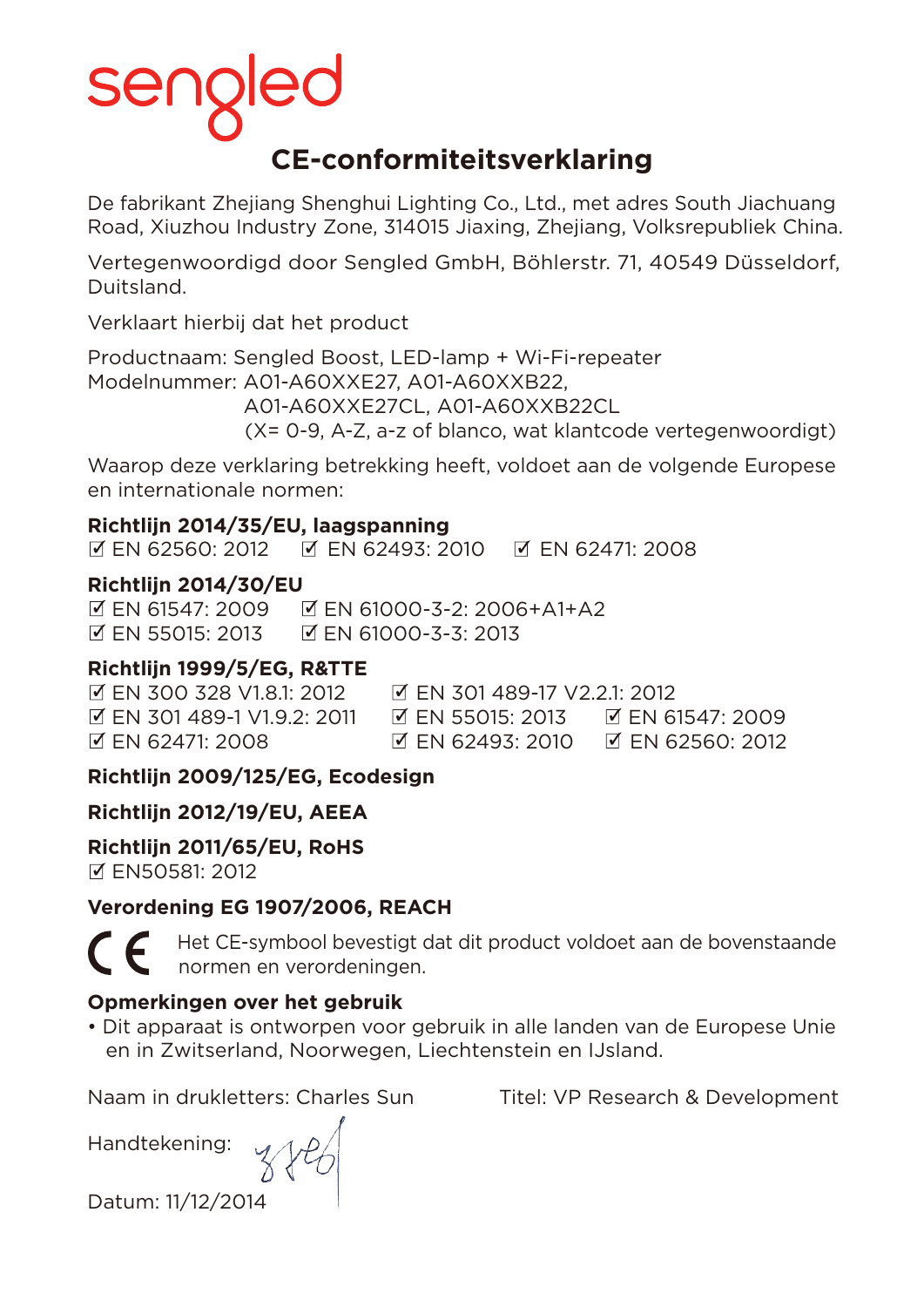## **Dichiarazione di conformità CE**

Il fabbricante Zhejiang Shenghui Lighting Co., Ltd., con sede in South Jiachuang Road, Xiuzhou Industry Zone, 314015 Jiaxing, Zhejiang, Repubblica Popolare Cinese.

Rappresentata da Sengled GmbH, Böhlerstr. 71, 40549 Düsseldorf, Germania.

Dichiara che il prodotto

Nome del prodotto: Lampadina a LED con ripetitore Wi-Fi Sengled Boost Numero di modello: A01-A60XXE27, A01-A60XXB22,

A01-A60XXE27CL, A01-A60XXB22CL

(X= 0-9, A-Z, a-z o spazio che rappresenta il codice cliente)

A cui si riferisce la presente dichiarazione, è conforme alle seguenti normative europee e internazionali:

#### **Direttiva 2014/35/EU bassa tensione**

EN 62560: 2012 EN 62493: 2010 EN 62471: 2008

#### **Direttiva 2014/30/EU**

 EN 61547: 2009 EN 61000-3-2: 2006+A1+A2 **Ø EN 55015: 2013** Ø EN 61000-3-3: 2013

#### **Direttiva 1999/5/CE, R&TTE**

 EN 300 328 V1.8.1: 2012 EN 301 489-17 V2.2.1: 2012 EN 301 489-1 V1.9.2: 2011 EN 55015: 2013 EN 61547: 2009 EN 62471: 2008 EN 62493: 2010 EN 62560: 2012

#### **Direttiva 2009/125/CE, ecodesign**

**Direttiva 2012/19/UE, RAEE**

**Direttiva 2011/65/UE, RoHS**

**MEN50581: 2012** 

#### **Regolamento CE 1907/2006, REACH**

 Il simbolo CE attesta che questo prodotto è conforme alle norme ed ai regolamenti sopra indicati.

#### **Note sull'utilizzo**

• Questo dispositivo è stato appositamente progettato per essere utilizzato in tutti i Paesi dell'Unione Europea e in Svizzera, Norvegia, Liechtenstein e Islanda.

Nome in stampatello: Charles Sun Qualifica: VP della Divisione Ricerca e Sviluppo

Firma:

Data: 11/12/2014